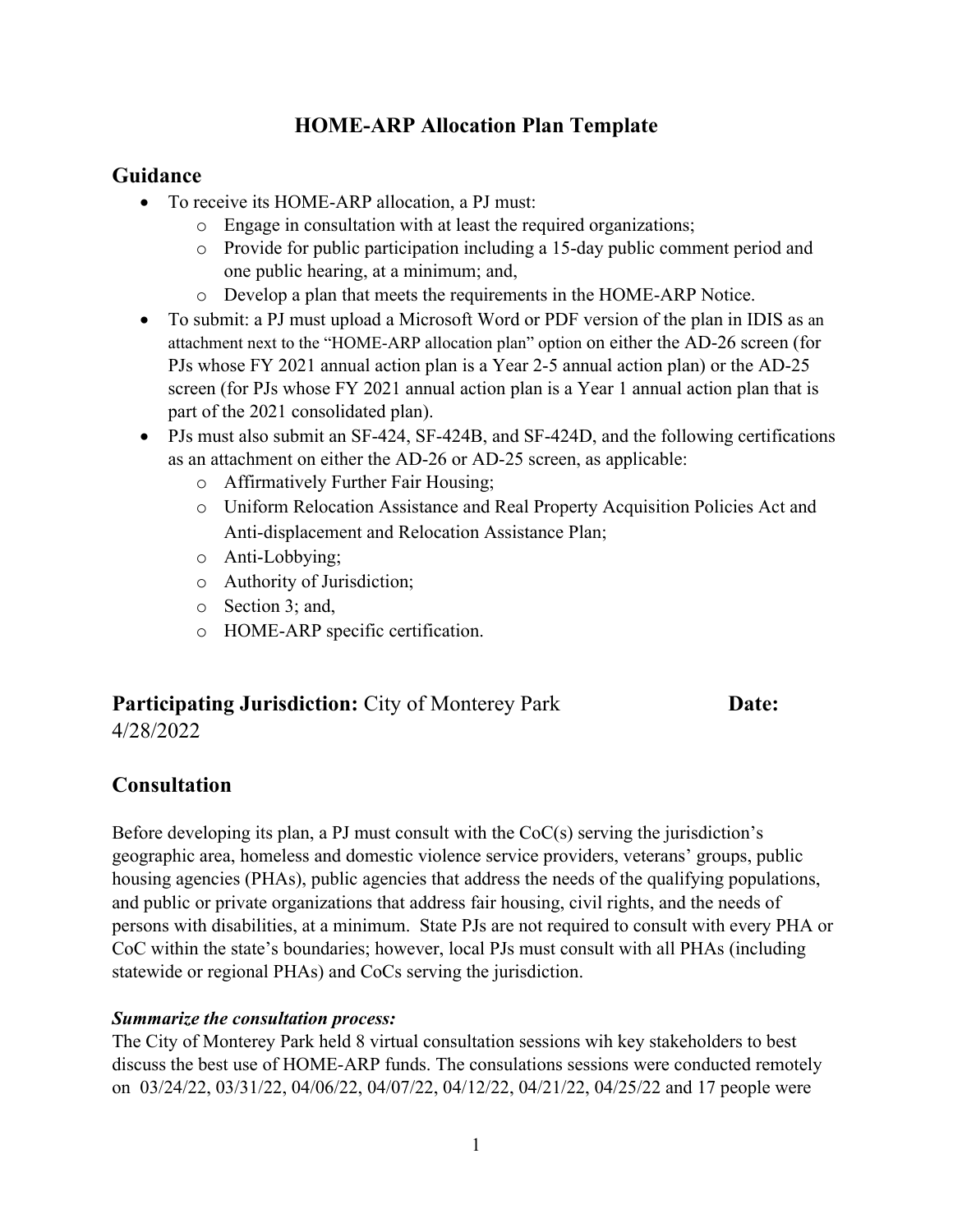involved in the interview process. Prior to the consulatation meetings, the stakeholders were provided with an overview and description of the project including the activities that will be provided with the funding. The stake holders were asked for ideas and recommendations on how to best use the funds and the current gaps in service each organization is currently facing.

Through the consultation process, the stakeholders that manage homeless and public benefit programs empahsized that a huge barrier within the homeless service systems in the San Gabriel Valley is lack of bed availability and affordable housing. The rapid escalation of rents is also placing a strain on Los Angeles County residents. In 2018 Los Angeles Homeless Services Authority reported a housing gap for individals at 40,764, families as 5,069 and for individuals veterans as 2,928.

Due to lack of bed availability in shelters and permanent housing the program would use the funds to provide emergency and/or interim housing along with client supportive servies in a hotel/motel setting. Through case management, a housing navigator will identify and assist the client's needs and barriers to find a long-term solution.

The program's qualifying population also includes residents on the verge of becoming homeless, veterans and victim's of domestic violence, sexual assault and human trafficking. The program's activities include assisting clients with obtaining legal documents, resource referrals to mental health providers, full service partnerships, rapid re-housing, emergency hotel vouchers, substance abuse, debt resolution, utility arrears and assisting with the client's income.

Through the consultation process it was found that people are more respective to living in a single room due to the fact that some individuals have past trauma with living in communal areas. The program allows the clients to be more open to different services and lower their barriers. Also, some unhoused residents are not willing to leave an area they are familiar due to cultural compentency. This program would allow unhoused residents to be able to get the services they needs and stay in the community they know.

| Agency/Org<br><b>Consulted</b>        | <b>Type of</b><br>Agency/Org      | <b>Method of</b><br><b>Consultation</b> | Feedback                                                                                                             |
|---------------------------------------|-----------------------------------|-----------------------------------------|----------------------------------------------------------------------------------------------------------------------|
| <b>Los Angeles</b><br><b>Homeless</b> | CoC, homeless<br>service provider | Virtual meeting on<br>04/21/22          | Lack of available resources in SPA 3.                                                                                |
| <b>Service</b><br><b>Authority</b>    |                                   |                                         | Must address all of client's challenges.<br>Ex: substance abuse, mental health, etc.<br>Increase awareness among the |
| <b>ChinaTown</b>                      | Chinese-                          | Virtual meeting on                      | community.<br>Lack of bed availability in SPA 3.                                                                     |
| <b>Services Center</b>                | American                          | 03/24/22                                |                                                                                                                      |

#### *List the organizations consulted, and summarize the feedback received from these entities.*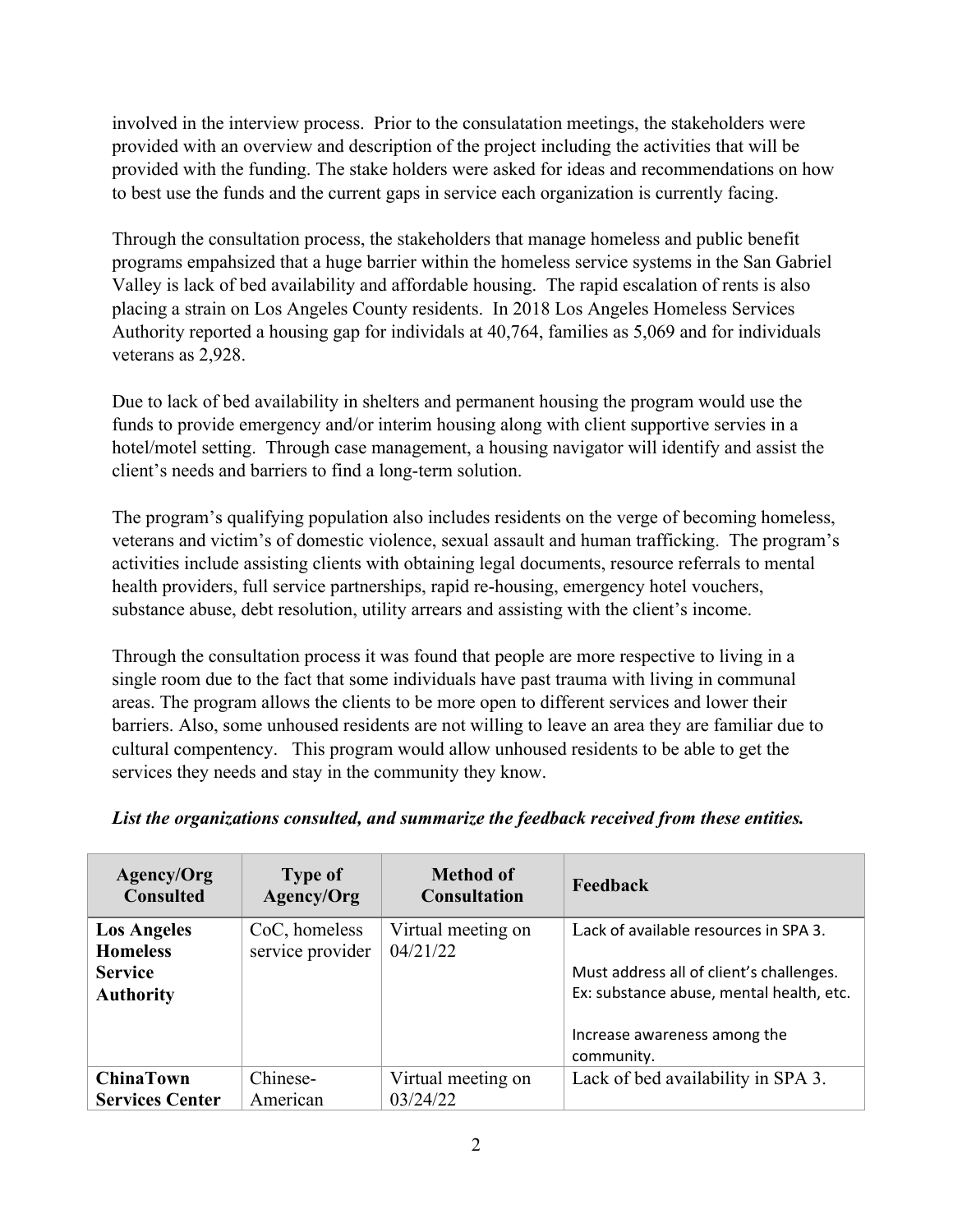|                                                                                    | health and<br>human service<br>organization              |                                | Shelters should be staffed with<br>individuals who are educated in the<br>nuances with the sheltered<br>population.<br>List of resources should be made<br>available in multiple commonly<br>spoken language.                                                                                                  |
|------------------------------------------------------------------------------------|----------------------------------------------------------|--------------------------------|----------------------------------------------------------------------------------------------------------------------------------------------------------------------------------------------------------------------------------------------------------------------------------------------------------------|
| <b>Union Station</b><br><b>Homeless</b><br><b>Services</b>                         | Homeless<br>service provider                             | Virtual meeting on<br>04/12/22 | Aware of lack of bed availability in<br>$SPA$ 3.<br>Provide substance abuse resources.                                                                                                                                                                                                                         |
| <b>East Los Angeles</b><br><b>Women's Center</b>                                   | Domestic<br>Violence and<br>Housing<br>Services          | Virtual meeting<br>03/31/22    | Access to service is key when<br>servicing domestic violence victims.<br>East LA Women's Center get about<br>70 calls a week related to housing.                                                                                                                                                               |
| <b>StarView</b><br><b>Behavioral</b><br><b>Health Urgent</b><br><b>Care Center</b> | Behavior<br>Mental Health                                | Virtual meeting on<br>04/06/22 | Lack of bed availability in SPA 3.<br>Not enough locations are willing take<br>an individual that isn't med<br>complaint, have their prescription, or<br>allow client's to be able to take their<br>medication in a safe location.                                                                             |
| Neighborhood<br><b>Legal Services</b>                                              | Legal services<br>and housing<br>services                | Virtual meeting on<br>04/07/22 | Lack of bed availability in SPA 3.                                                                                                                                                                                                                                                                             |
| <b>Veterans</b><br><b>Administration</b>                                           | Veterans<br>service<br>organization                      | Virtual meeting on<br>04/12/22 | Lack of bed availability in SPA 3.<br>Barriers finding landlords willing to<br>house clients.<br>Barrier - Veterans becoming eligible for<br>services. Ex. Must be chronically<br>homeless with a disability diagnosis.                                                                                        |
| <b>LACDA</b>                                                                       | Local<br>government,<br>fair housing and<br>civil rights | Virtual meeting on<br>04/25/22 | Not limited to just the homelessness<br>population but look into other<br>"qualifying populations" that are on<br>the verge of become homeless and/or<br>victim's of domestic violence,<br>college students living in their<br>vehicles and human trafficking.<br>Awareness of legal services is<br>important. |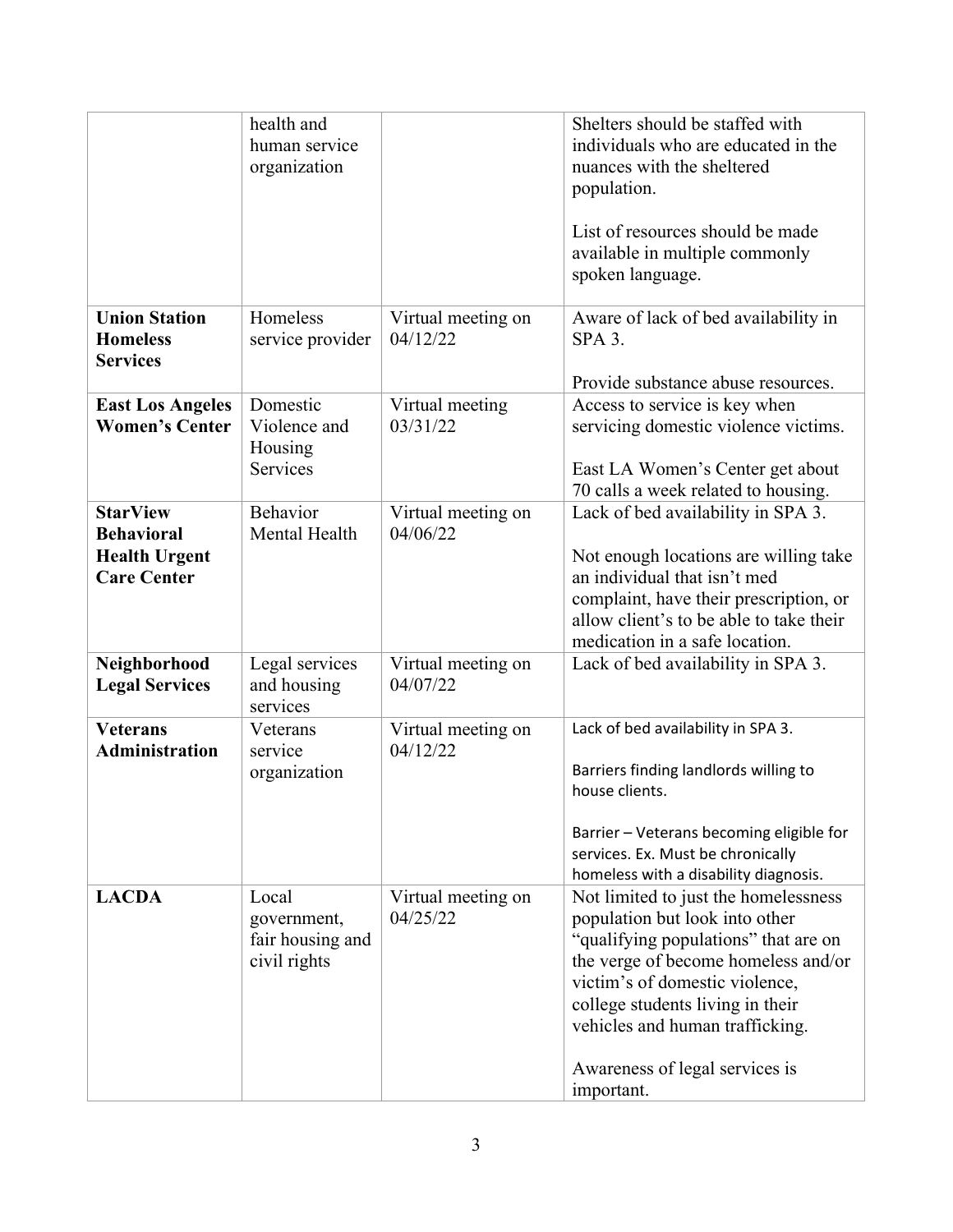| Funding should support prevention<br>activities. |
|--------------------------------------------------|
|--------------------------------------------------|

If additional space is needed, insert image of table here:

# **Public Participation**

PJs must provide for and encourage citizen participation in the development of the HOME-ARP allocation plan. Before submission of the plan, PJs must provide residents with reasonable notice and an opportunity to comment on the proposed HOME-ARP allocation plan of **no less than 15 calendar days**. The PJ must follow its adopted requirements for "reasonable notice and an opportunity to comment" for plan amendments in its current citizen participation plan. In addition, PJs must hold **at least one public hearing** during the development of the HOME-ARP allocation plan and prior to submission.

For the purposes of HOME-ARP, PJs are required to make the following information available to the public:

- The amount of HOME-ARP the PJ will receive,
- The range of activities the PJ may undertake.

# *Describe the public participation process, including information about and the dates of the public comment period and public hearing(s) held during the development of the plan:*

- *Public comment period: start date - 5/2/2022 end date - 5/16/2022*
- *Public hearing: 5/18/2022*

The ensure the HOME-ARP Action Plan addresses the needs in the City of Monterey Park, the citizen participation and consultation processes were designed to gather public input on the development of the Action Plan. The City of Monterey Park held 8 consultation sessions with key stakeholders including the Continuum of Care agency which services the area on the following dates: 03/24/22, 03/31/22, 04/06/22, 04/07/22, 04/12/22, 04/21/22, 04/25/22 and 17 people were interviewed during that consultation process. The draft Action Plan was made available for public comment during a 15-day public review and comment Period which commenced on May 2, 2022. An in-person public hearing was held on May 18, 2022. Details about the public hearing and how the public can submit comments are provided in the Public Notice.

Following the conclusion of the Public Comment Period, the HOME-ARP Action Plan will be presented to the City of Monterey Park Council for approval, prior to its submittal to HUD.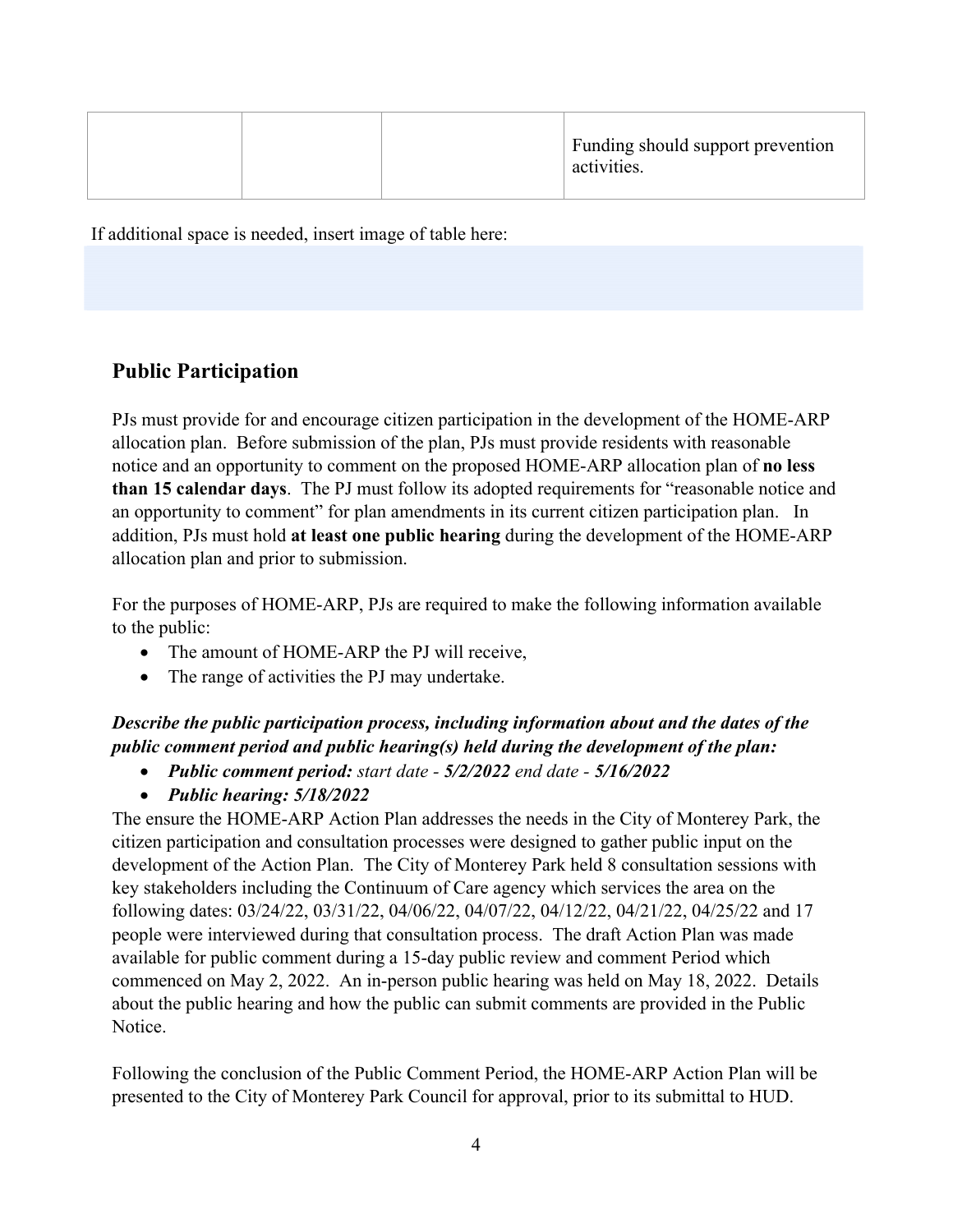#### *Describe any efforts to broaden public participation:*

The ensure the HOME-ARP Action Plan addresses the needs in the City of Monterey Park, the citizen participation and consultation processes were designed to gather public input on the development of the Action Plan. The draft Action Plan was made available for public comment during a 15-day public review and comment Period which commenced on May 2, 2022. An inperson public hearing was held on May 18, 2022. Details about the public hearing and how the public can submit comments are provided in the Public Notice.

A PJ must consider any comments or views of residents received in writing, or orally at a public hearing, when preparing the HOME-ARP allocation plan.

## *Summarize the comments and recommendations received through the public participation process:*

To be completed after the public participation process which was made available for public comment during a 15-day public review and comment Period which commenced on May 2, 2022.

#### *Summarize any comments or recommendations not accepted and state the reasons why:*

To be completed after the public participation process which was made available for public comment during a 15-day public review and comment Period which commenced on May 2, 2022.

## **Needs Assessment and Gaps Analysis**

PJs must evaluate the size and demographic composition of qualifying populations within its boundaries and assess the unmet needs of those populations. In addition, a PJ must identify any gaps within its current shelter and housing inventory as well as the service delivery system. A PJ should use current data, including point in time count, housing inventory count, or other data available through CoCs, and consultations with service providers to quantify the individuals and families in the qualifying populations and their need for additional housing, shelter, or services. The PJ may use the optional tables provided below and/or attach additional data tables to this template.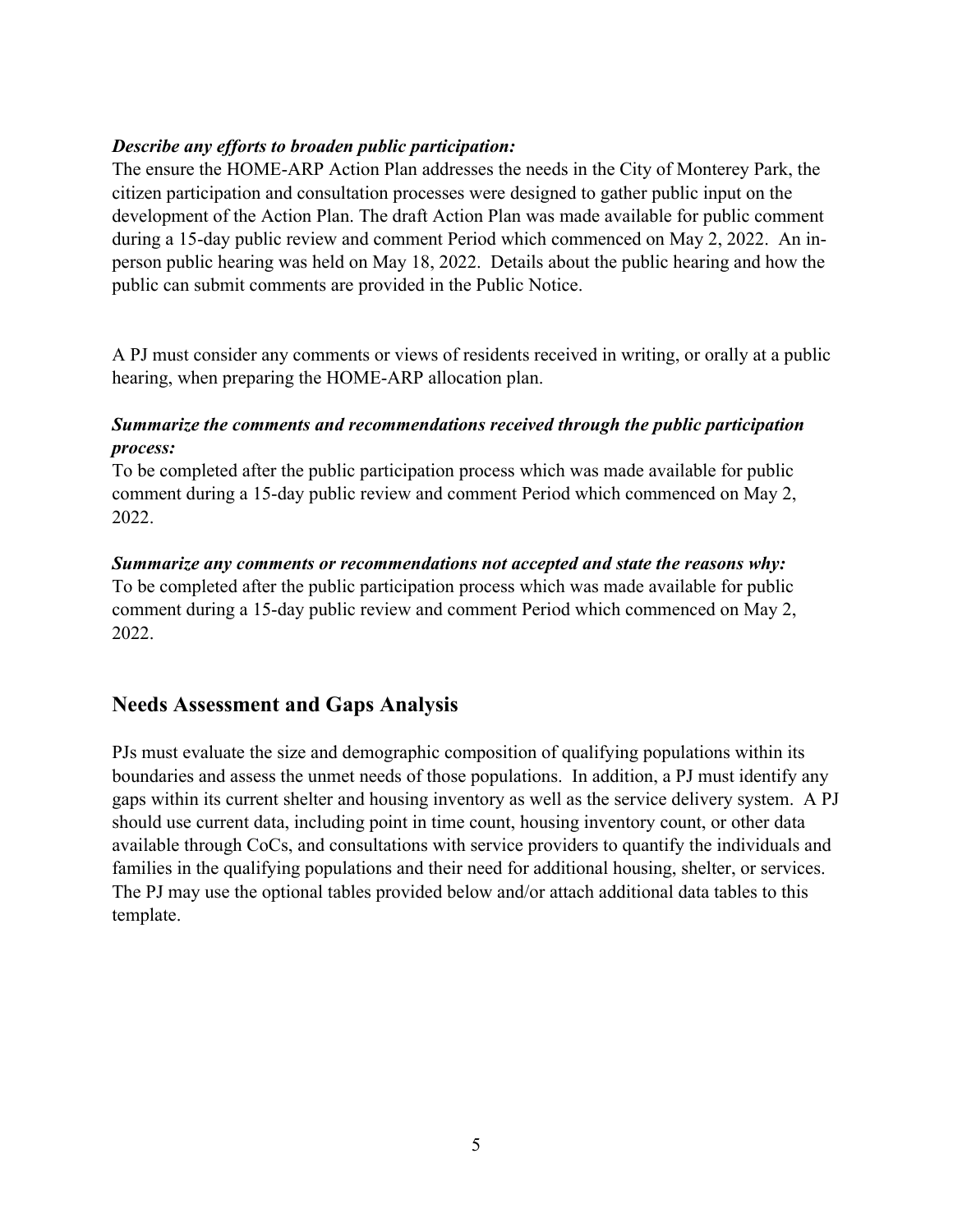| <b>Homeless</b>                    |                                                                                                                                     |                       |            |                  |                            |                 |                       |                     |       |        |   |                    |   |
|------------------------------------|-------------------------------------------------------------------------------------------------------------------------------------|-----------------------|------------|------------------|----------------------------|-----------------|-----------------------|---------------------|-------|--------|---|--------------------|---|
|                                    | <b>Current Inventory</b>                                                                                                            |                       |            |                  | <b>Homeless Population</b> |                 |                       | <b>Gap Analysis</b> |       |        |   |                    |   |
|                                    |                                                                                                                                     | Family                |            | Adults Only      | Vets                       | Family          | Adult                 |                     |       | Family |   | <b>Adults Only</b> |   |
|                                    | HH (at<br>$#$ of<br>$#$ of<br># of<br>$#$ of<br>$#$ of<br>least 1<br>Units<br><b>Beds</b><br>Beds<br>Units<br><b>Beds</b><br>child) | HH<br>(w/o)<br>child) | Vets       | Victims<br>of DV | $#$ of<br><b>Beds</b>      | $#$ of<br>Units | $#$ of<br><b>Beds</b> | $#$ of<br>Units     |       |        |   |                    |   |
| Emergency<br>Shelter               | 8,650                                                                                                                               | 2,861                 | 6,237      | 6,237            | 149                        |                 |                       |                     |       |        |   |                    |   |
| Transitional<br>Housing            | 1,528                                                                                                                               | 502                   | 2619       | 2,619            | 535                        |                 |                       |                     |       |        |   |                    |   |
| Permanent<br>Supportive<br>Housing | 5,934                                                                                                                               | 1,862                 | 16,97<br>9 | 16.97<br>9       | 6,287                      |                 |                       |                     |       |        |   |                    |   |
| Other Permanent<br>Housing         |                                                                                                                                     |                       |            |                  |                            | 752             | 1,278                 | $\theta$            | 42    |        |   |                    |   |
| Sheltered<br>Homeless              |                                                                                                                                     |                       |            |                  |                            | 3,140           | 8,664                 | 984                 | 922   |        |   |                    |   |
| Unsheltered<br>Homeless            |                                                                                                                                     |                       |            |                  |                            | 883             | 44,95<br>5            | 2,918               | 3,434 |        |   |                    |   |
| <b>Current Gap</b>                 |                                                                                                                                     |                       |            |                  |                            |                 |                       |                     |       | #      | # | #                  | # |

## **OPTIONAL Homeless Needs Inventory and Gap Analysis Table**

**Suggested Data Sources:** 1. Point in Time Count (PIT); 2. Continuum of Care Housing Inventory Count (HIC); 3. Consultation

#### **OPTIONAL Housing Needs Inventory and Gap Analysis Table**

| <b>Non-Homeless</b>                                                                       |                          |                      |                     |  |  |  |  |
|-------------------------------------------------------------------------------------------|--------------------------|----------------------|---------------------|--|--|--|--|
|                                                                                           | <b>Current Inventory</b> | <b>Level of Need</b> | <b>Gap Analysis</b> |  |  |  |  |
|                                                                                           | $#$ of Units             | $\#$ of Households   | $\#$ of Households  |  |  |  |  |
| <b>Total Rental Units</b>                                                                 | #                        |                      |                     |  |  |  |  |
| Rental Units Affordable to HH at 30%<br>AMI (At-Risk of Homelessness)                     | #                        |                      |                     |  |  |  |  |
| Rental Units Affordable to HH at 50%<br>AMI (Other Populations)                           | #                        |                      |                     |  |  |  |  |
| 0%-30% AMI Renter HH w/ 1 or more<br>severe housing problems<br>(At-Risk of Homelessness) |                          | #                    |                     |  |  |  |  |
| 30%-50% AMI Renter HH w/ 1 or more<br>severe housing problems<br>(Other Populations)      |                          | #                    |                     |  |  |  |  |
| <b>Current Gaps</b>                                                                       |                          |                      | #                   |  |  |  |  |

**Suggested Data Sources:** 1. American Community Survey (ACS); 2. Comprehensive Housing Affordability Strategy (CHAS)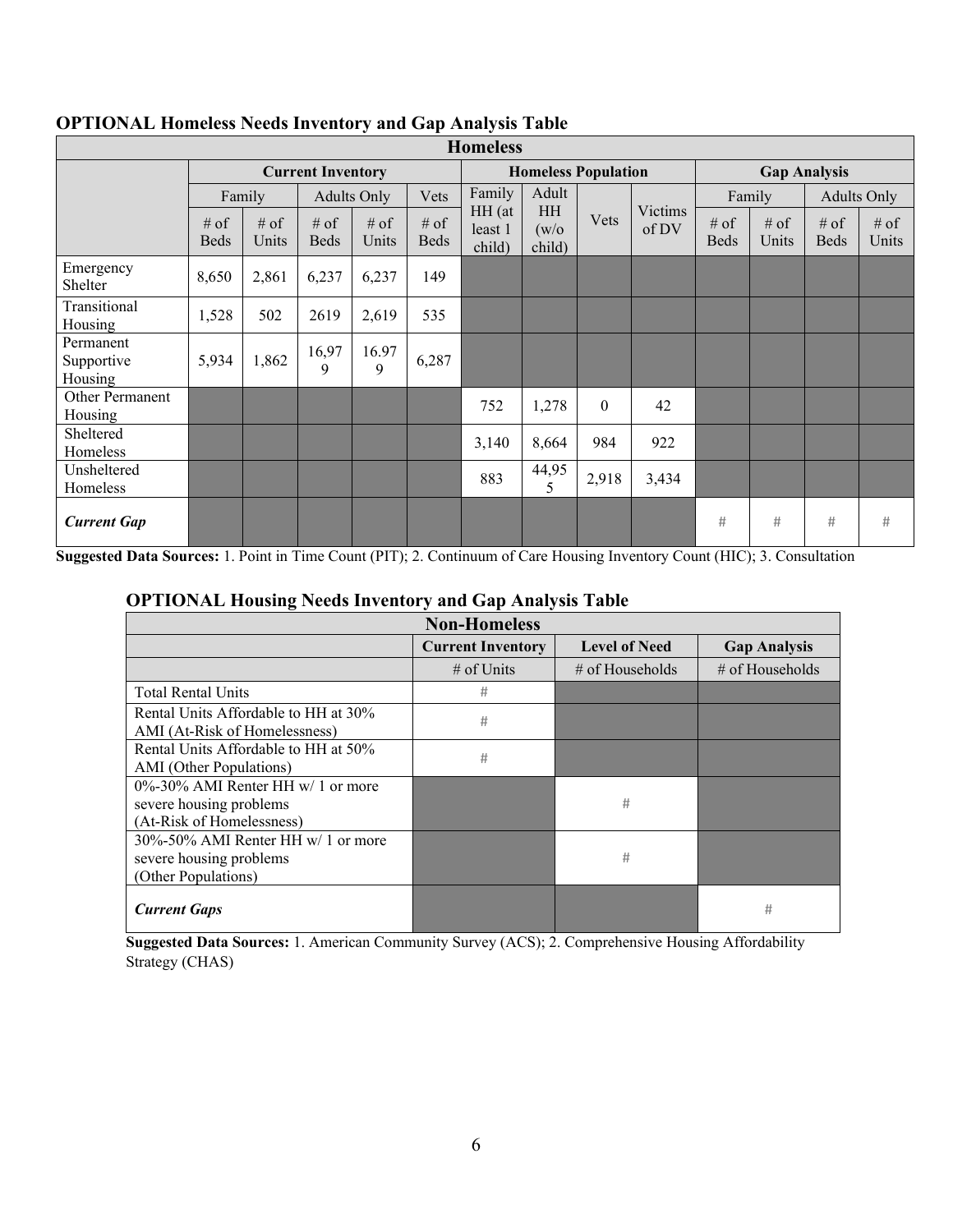## *Describe the size and demographic composition of qualifying populations within the PJ's boundaries:*

The residents of the City of Monterey Park have been greatly affected by the growing number of individuals experiencing homelessness. This issue impacted not only the quality of life for the community but also caused an increase in police service calls.

The City of Monterey Park is in the western San Gabriel Valley region of Los Angeles County and lies within the Los Angeles County Continuum of Care (CoC). Within the CoC, the County of Los Angeles is divided into eight Service Planning Areas (SPA). The City of Monterey Park is in Service Planning Area 3 (SPA 3).

In 2018 Los Angeles Homeless Services Authority reported a housing gap for individals at 40,764, families as 5,069 and for individuals veterans as 2,928.

According to the 2020 Point In Time Count, Los Angeles County including the San Gabriel Valley, saw an increase in people experiencing homelessness.

2020 Greater Los Angeles Homeless Point in Time Count: Los Angeles County: 66,436 homeless population San Gabriel Valley (SPA 3): 5,082 homeless population Monterey Park: 37 people were experiencing unsheltered homelessness

Compared to the overall population of Los Angeles County, homelessness disproportionately impacts both the Black/African American (34% of the homeless population) and Hispanic/Latino (36% of the homeless population), homeless population. Males also experience higher rates of homelessness compared to female, transgender, and gender non-binary groups.

4,023 family households representing 12,817 adults and children were experiencing homessness.

4,356 individuals experiencing homelessness were fleeing from domestic violence in 2020. This is about 40% of the homes population.

3,902 veterans were experiencing homelessness. Approximately 984 were sheltered and 2,918 were unsheltered.

Through the consultation process, the stakeholders that manage homeless and public benefit programs empahsized that a huge barrier within the homeless service systems in the San Gabriel Valley is lack of bed availability and affordable housing. The rapid escalation of rents is also placing a strain on Los Angeles County residents.

*Describe the unmet housing and service needs of qualifying populations, including but not limited to:*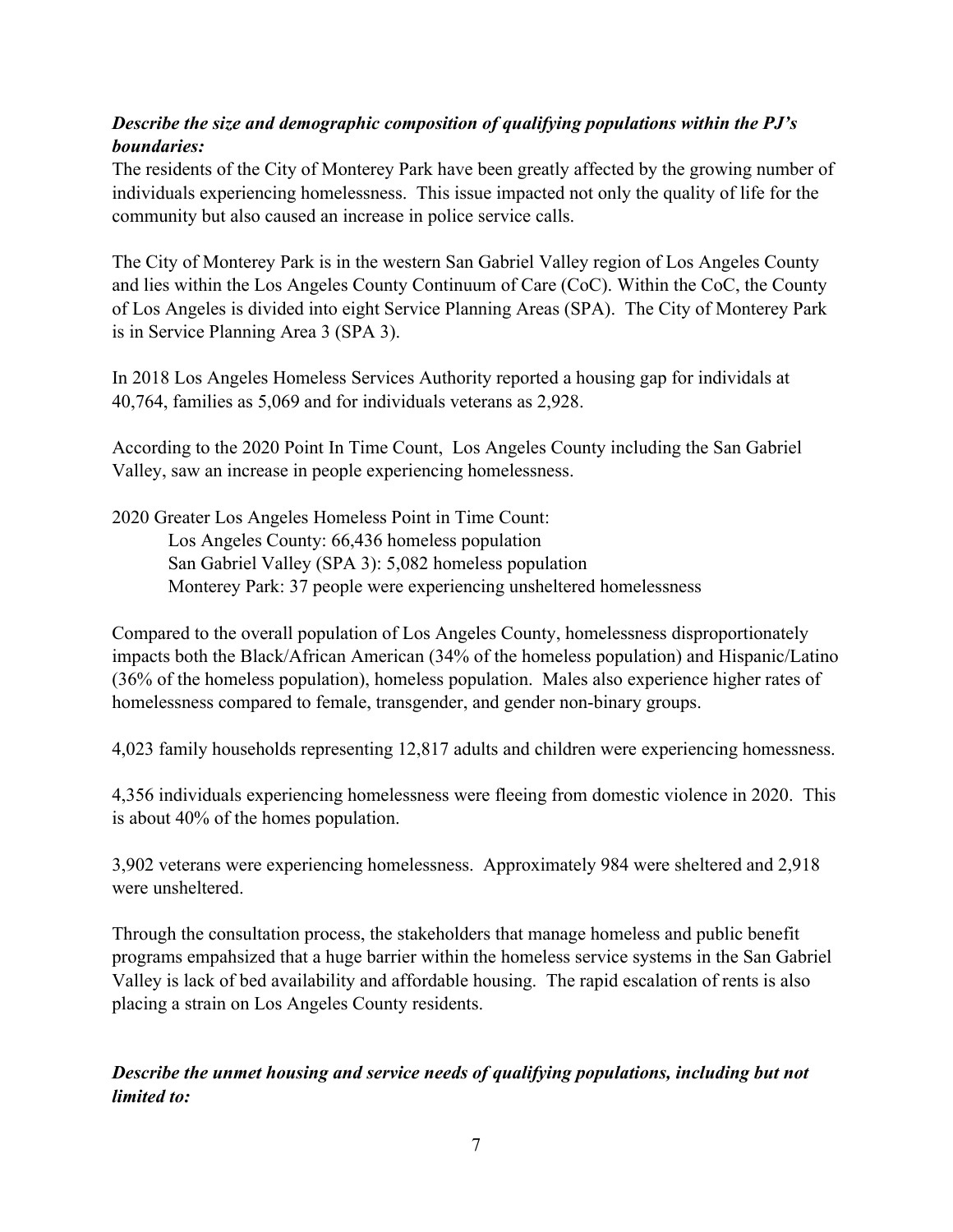- *Sheltered and unsheltered homeless populations;*
- *Those currently housed populations at risk of homelessness;*
- *Other families requiring services or housing assistance or to prevent homelessness; and,*
- *Those at greatest risk of housing instability or in unstable housing situations:*

The Point in Time Count and the Housing Inventory Count are two assessments that analyze affordable and supportive housing needs.

The CoC analysis in the 2021 Housing Inventory Count (HIC) found the following:

Annually, the CoC has a gap of 44,106 Permanent Supportive Housing (PSH) units for individuals and 1,694 units for families. This includes people who are chronically homeless, sheltered and unsheltered individuals with disabling conditions who are unlikely to exit homelessness without supportive housing invervention.

The annual Rapid Rehousing need for literally homeless population is 7,191 households.

Affordable housing units needed for literally homeless populations are 2,724 units.

Annual estimates of unsheltered individuals is 43,147 and chronically homeless is 21,285.

The 2021 Los Angeles County Affordable Housing Needs Report found the following:

499,430 low-income renter households in Los Angeles County do not have access to an affordable home.

78% of extremely low-income households in Los Angeles County are paying more than half of their income on housing costs comparted to just 2% of moderate-income housing.

Renters need to earn 2.5 times minimum wage to afford the average asking rent in Los Angeles County.

Throughout the consultation process, stakeholders that manage homelessness and public benefit programs emphasized that there is not enough housing options in SPA 3 for people experiencing homelessness or for people who are at risk of experiencing homelessness due to rapid escalation of rents and affordable housing.

Due to lack of bed availability in shelters and permanent housing the program would use the funds to provide emergency and/or interim housing along with client supportive servies in a hotel/motel setting. Through case management, a housing navigator will identify and assist the client's needs and barriers to find a long-term solution.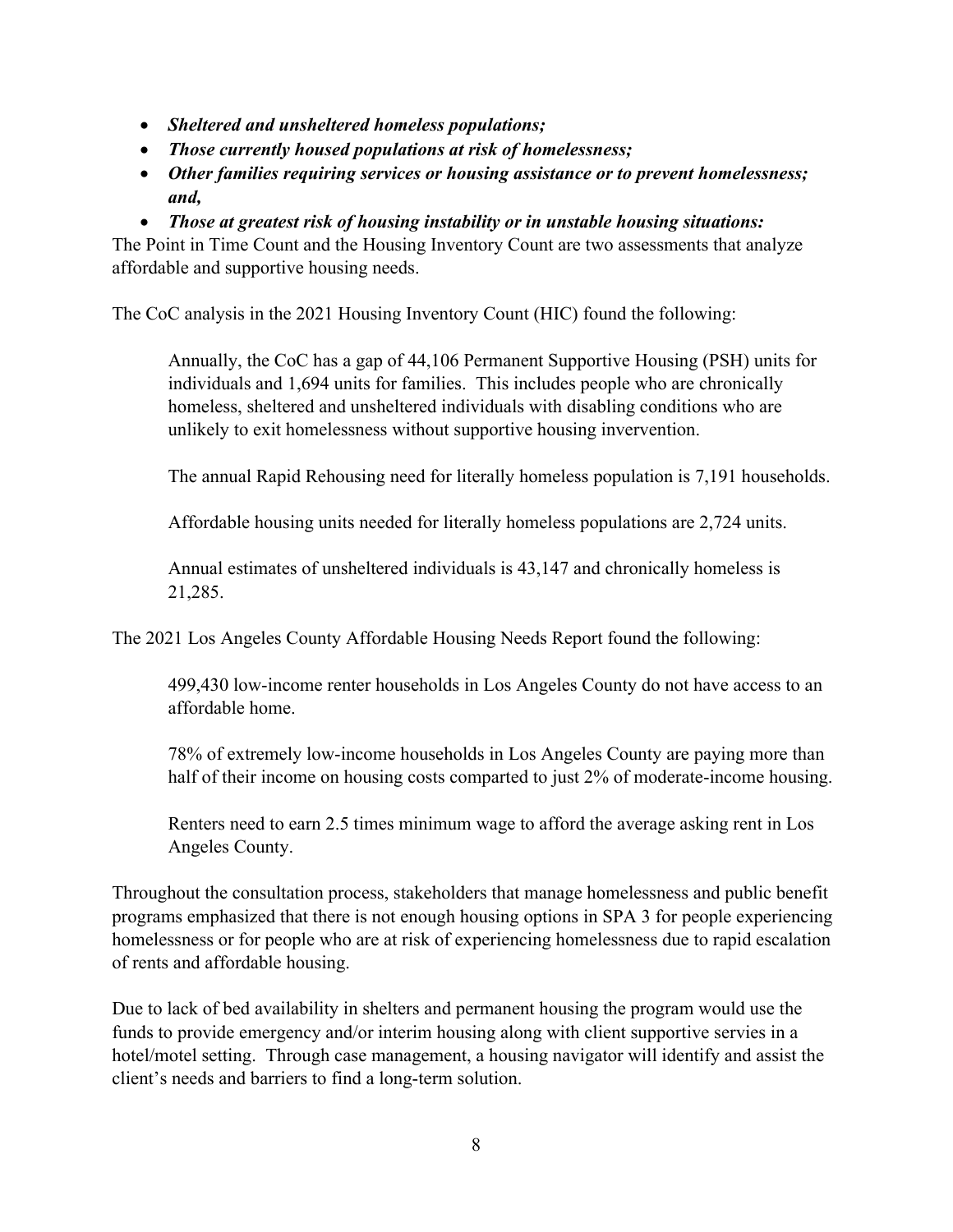The program's qualifying population also includes residents on the verge of becoming homeless, veterans and victim's of domestic violence, sexual assault and human trafficking. The program's activities include assisting clients with obtaining legal documents, resource referrals to mental health providers, full service partnerships, rapid re-housing, emergency hotel vouchers, substance abuse, debt resolution, utility arrears and assisting with the client's income.

#### *Identify and consider the current resources available to assist qualifying populations, including congregate and non-congregate shelter units, supportive services, TBRA, and affordable and permanent supportive rental housing:*

The Homeless Needs Inventory and Gaps table includes the Housing Inventory Chart (HIC) data from 2021. On shelter capacity, there are 21,107 emergency shelters, 708 winter shelter beds and 4,170 emergency vouchers. These included emergency hotel/motel vouchers which is redeemable at nearby motels, and are an alternate emergency shelter solution for both single adults and families. The Winter Shelter Program (WSP) provides additional shelter beds in temporary facilities during the winter months.

In the fiscal year 2018-2019, the Los Angeles Conunty Permanent Supportive Housing Program placed 3,024 people in Measre H-funded permanent housing.

A growing number of vulnerable individuals are finding shelter or bridge housing instead of being discharged onto the streets. In the fiscal year 2018-2019, 861 homeless individuals released from detention were served in interim housing; 1,037 individuals were discharged from hospitals into interim housing; 926 individuals were discharged from substance abuse treatment into interim housing; and 138 individuals were discharged from other interim or transitional housing into more specialized interim housing.

Low-Income Housing Tax credit production and preservation in Los Angeles County increased by 69% between 2019-2020.

State funding increased 108% and federal funding increased 48% for housing production and preservation in Los Angles County from FY 2018-19 to FY 2019-20.

The Section 8 program currently has a waiting list of 37,228 applicants. The amount of time spent on the waiting list often varies and can be as long as 14 years.

The Public Housing program currently has a waiting listof 24,685 applicants. The waiting period for public housing applicants is about 3-5 years, depending on household member size.

The LACDA (Los Angeles County Development Authority) provides a homeless admissions preference countywide limited to 30% of the number of vacant general occupancy public housing units available on July  $1<sup>st</sup>$  of each Fiscal Year. Since 2016, the LACDA expanded its homless preference to include 100% of all South Scattered Sites (SSS) family vacancies, and are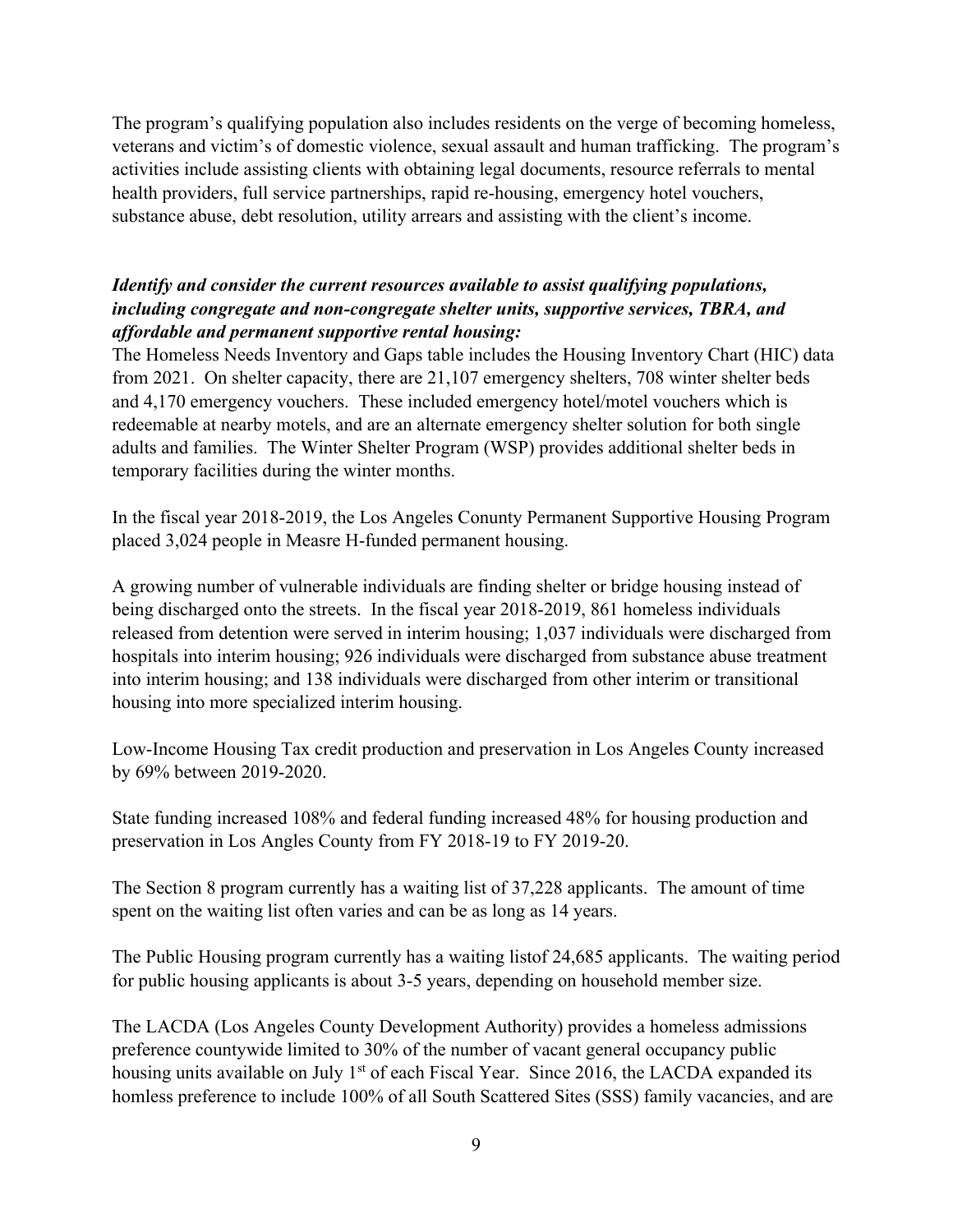first offered to homeless applicants through a Los Angeles Homeless Service Authority (LAHSA) Memorandum of Understanding.

#### *Identify any gaps within the current shelter and housing inventory as well as the service delivery system:*

Specifically, within Monterey Park, there are no shelters or emergency housing resources. This is a large unmet need. Additionally, within existing shelters and housing, there a lack of knowledge of how to best serve and provide support for those with lived experiences that may affect their mental health i.e., survivors of domestic violence (DV), those with substance use disorder (SUD), those with severe mental illness (SMI), those with symptoms of post-traumatic syndrome (PTSD).

Due to lack of bed availability in shelters and permanent housing the program would use the funds to provide emergency and/or interim housing along with client supportive servies in a hotel/motel setting. Through case management, a housing navigator will identify and assist the client's needs and barriers to find a long-term solution.

In additionally, there are individuals experiencing homelessness not able to progress in further housing solutions.

## *Identify the characteristics of housing associated with instability and an increased risk of homelessness if the PJ will include such conditions in its definition of "other populations" as established in the HOME-ARP Notice:*

As previously noted, the high rising cost of housing in Los Angeles County places all eligible populations described in the 2021 Los Angeles County affordable Housing Needs Report at increased risk of homelessness.

## *Identify priority needs for qualifying populations:*

Increased availability at emergengy shelters and/or interim housing for qualifying populations in SPA 3 and Los Angeles County, emerged as a priority need among all participants in the consultation process. Along with affordable housing which aligned with the Los Angeles County Affordable Housing report.

In addition to supportive and affordable housing, supportive services are also vitally important to ensure individuals experiencing homelessness can remained housed and avoid becoming homeless again. These services include intensive case management for high need individuals, as well as housing navigation and care coordination services that can be paired with rapid rehousing or other rental assistance programs operating in Los Angeles County.

Due to lack of bed availability in shelters and permanent housing the program would use the funds to provide emergency and/or interim housing along with client supportive servies in a hotel/motel setting. Through case management, a housing navigator will identify and assist the client's needs and barriers to find a long-term solution.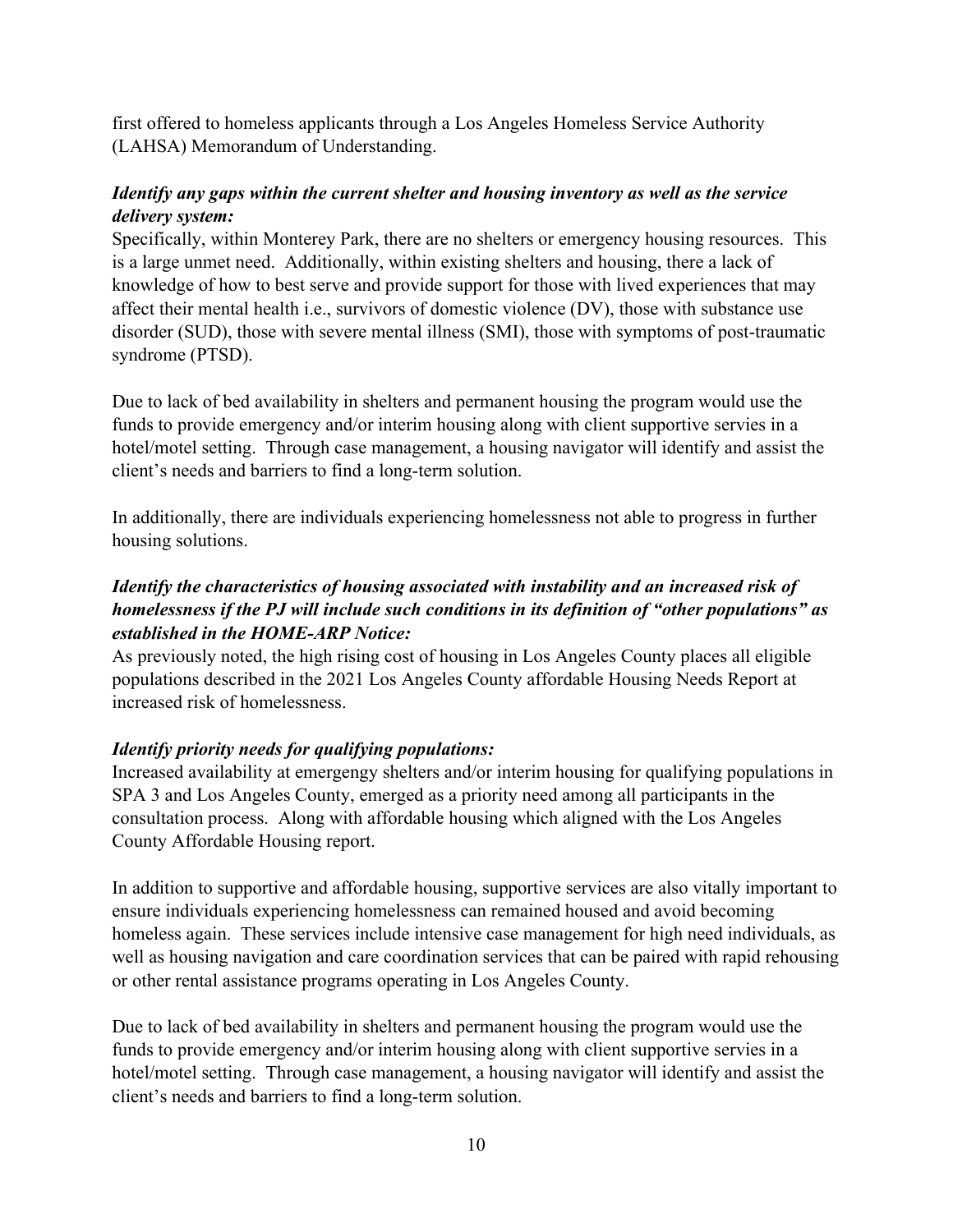The program's qualifying population also includes residents on the verge of becoming homeless, veterans and victim's of domestic violence, sexual assault and human trafficking. The program's activities include assisting clients with obtaining legal documents, resource referrals to mental health providers, full service partnerships, rapid re-housing, emergency hotel vouchers, substance abuse, debt resolution, utility arrears and assisting with the client's income.

#### *Explain how the level of need and gaps in its shelter and housing inventory and service delivery systems based on the data presented in the plan were determined:*

The gaps analysis was based by the 2021 CoC data and 2021 Los Angeles County Affordable Housing needs assessment. The needs information was also informed by the feedback received during 8 virtual consultation sessions.

# **HOME-ARP Activities**

#### *Describe the method for soliciting applications for funding and/or selecting developers, service providers, subrecipients and/or contractors and whether the PJ will administer eligible activities directly:*

The City of Monterey Park posted the application to qualifying service providers who have access to the Homeless Management Information System (HMIS) and Coordinated Entry System (CES) through a Notice of Funding Availability. The City of Monterey Park received 3 proposals from non-profit organizations that qualified to administer eligible activities as a parttime housing navigator. The program's activities include assisting clients with obtaining legal documents, resource referrals to mental health providers, full service partnerships, rapid rehousing, emergency hotel vouchers, substance abuse, debt resolution, utility arrears and assisting with the client's income. The City of Monterey Park held 2 interviews based on the proposals for a part-time housing navigator.

*If any portion of the PJ's HOME-ARP administrative funds were provided to a subrecipient or contractor prior to HUD's acceptance of the HOME-ARP allocation plan because the subrecipient or contractor is responsible for the administration of the PJ's entire HOME-ARP grant, identify the subrecipient or contractor and describe its role and responsibilities in administering all of the PJ's HOME-ARP program:*  $N/A$ 

PJs must indicate the amount of HOME-ARP funding that is planned for each eligible HOME-ARP activity type and demonstrate that any planned funding for nonprofit organization operating assistance, nonprofit capacity building, and administrative costs is within HOME-ARP limits. The following table may be used to meet this requirement.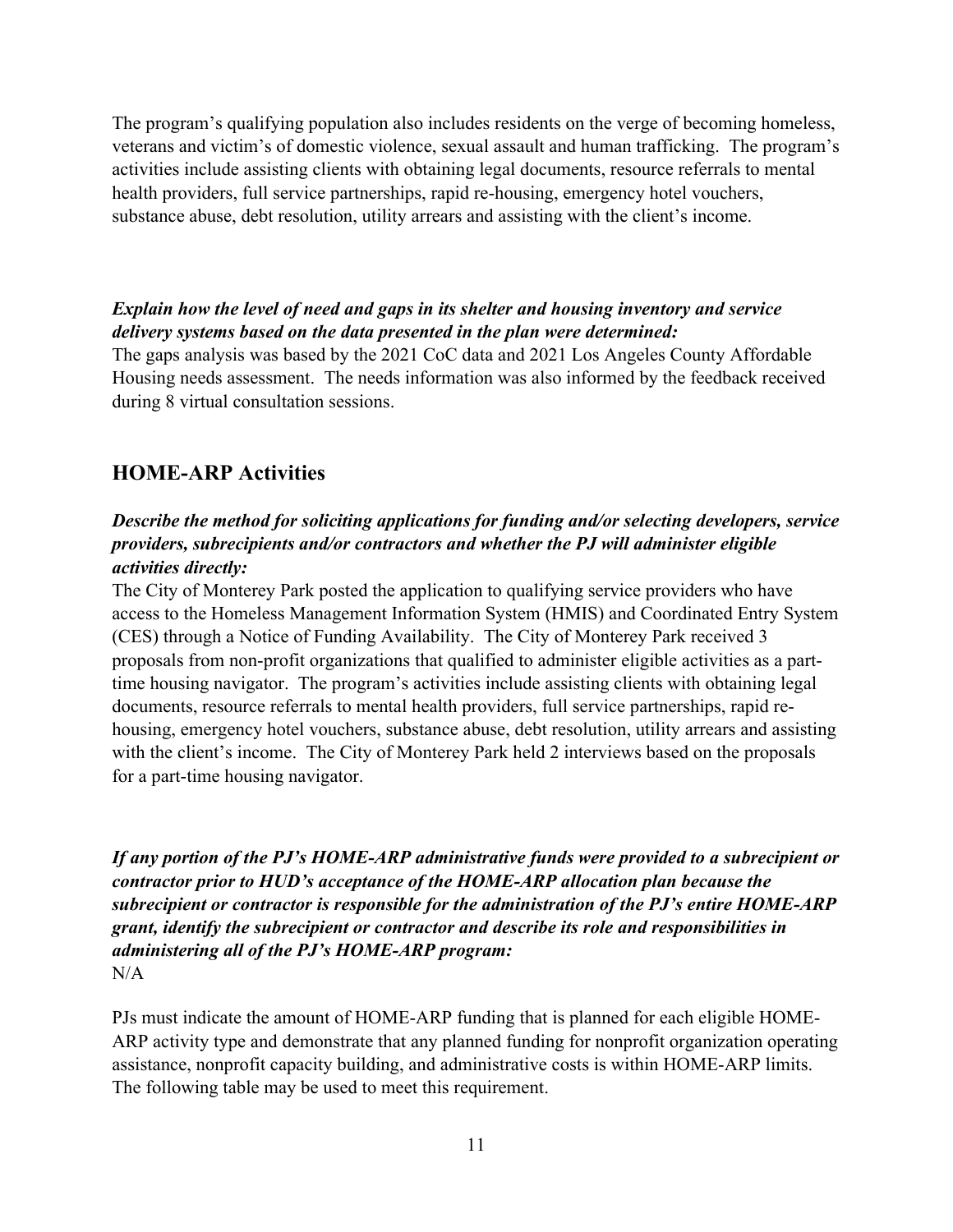#### **Use of HOME-ARP Funding**

|                                                                   | <b>Funding Amount</b> | Percent of the<br>Grant | <b>Statutory</b><br>Limit |
|-------------------------------------------------------------------|-----------------------|-------------------------|---------------------------|
| <b>Supportive Services</b>                                        | \$#                   |                         |                           |
| Acquisition and Development of Non-<br><b>Congregate Shelters</b> | \$#                   |                         |                           |
| Tenant Based Rental Assistance (TBRA)                             | \$#                   |                         |                           |
| Development of Affordable Rental Housing                          | \$#                   |                         |                           |
| Non-Profit Operating                                              | \$#                   | # $\%$                  | $5\%$                     |
| Non-Profit Capacity Building                                      | \$  #                 | # $\%$                  | $5\%$                     |
| Administration and Planning                                       | \$#                   | # $\%$                  | 15%                       |
| <b>Total HOME ARP Allocation</b>                                  | \$  #                 |                         |                           |

*Additional narrative, if applicable:*   $N/A$ 

## *Describe how the characteristics of the shelter and housing inventory, service delivery system, and the needs identified in the gap analysis provided a rationale for the plan to fund eligible activities:*

During the consultation process and analysis of the CoC's housing needs, supportive and afftorable housing emerged as the community's most pressing need. Specifically, within Monterey Park, there are no shelters or emergency housing resources. This is a large unmet need. Additionally, within existing shelters and housing in Los Angeles County, there a lack of knowledge of how to best serve and provide support for those with lived experiences that may affect their mental health i.e., survivors of domestic violence (DV), those with substance use disorder (SUD), those with severe mental illness (SMI), those with symptoms of post-traumatic syndrome (PTSD). Supportive services are also included as they are essential to interim housing program. The City of Monterey Park will work with the service provider to administer the activities. The program's activities include assisting clients with obtaining legal documents, resource referrals to mental health providers, full service partnerships, rapid re-housing, emergency hotel vouchers, substance abuse, debt resolution, utility arrears and assisting with the client's income.

# **HOME-ARP Production Housing Goals**

*Estimate the number of affordable rental housing units for qualifying populations that the PJ will produce or support with its HOME-ARP allocation:*  N/A

*Describe the specific affordable rental housing production goal that the PJ hopes to achieve and describe how it will address the PJ's priority needs:* N/A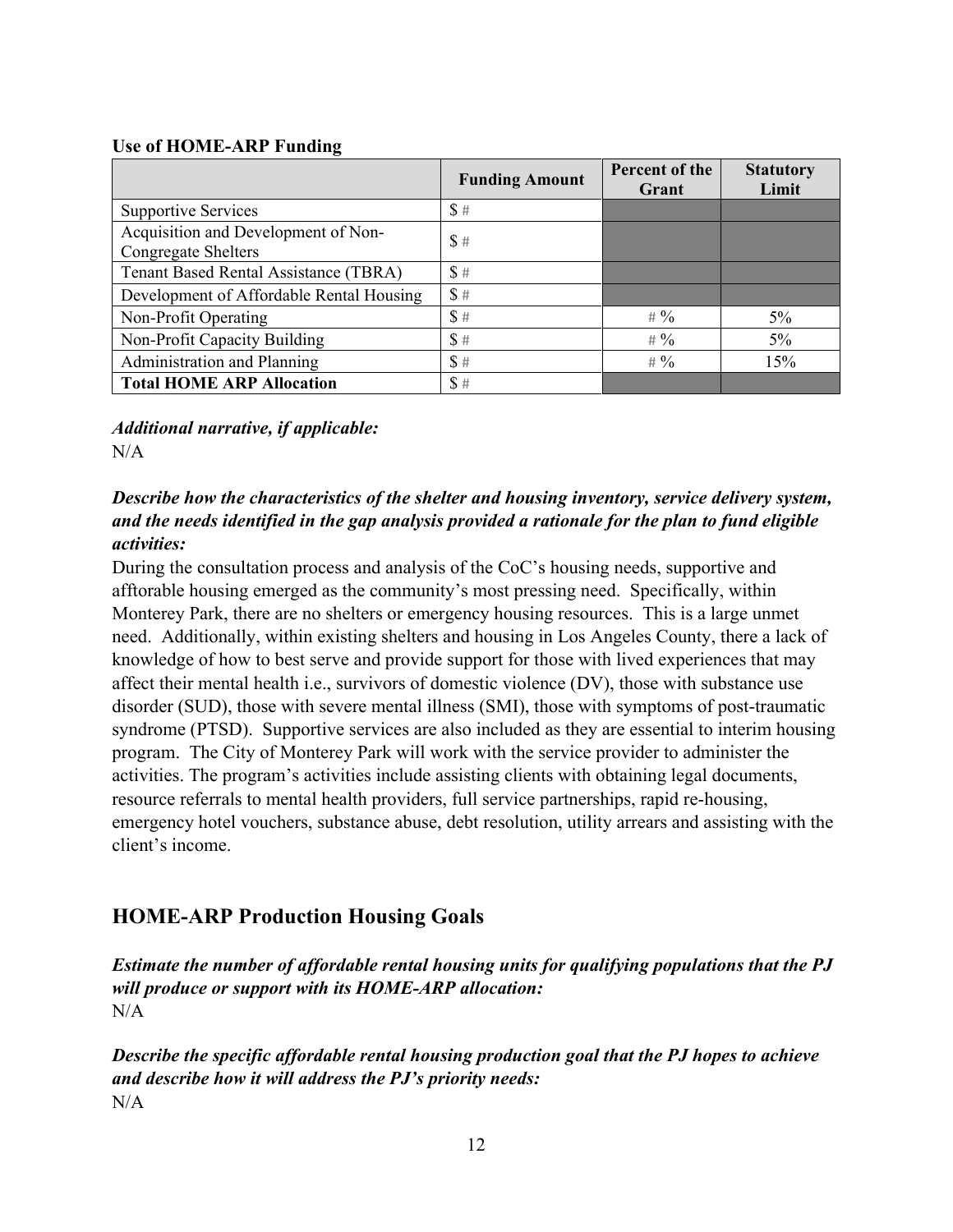# **Preferences**

*Identify whether the PJ intends to give preference to one or more qualifying populations or a subpopulation within one or more qualifying populations for any eligible activity or project:*

- Preferences cannot violate any applicable fair housing, civil rights, and nondiscrimination requirements, including but not limited to those requirements listed in 24 CFR 5.105(a).
- PJs are not required to describe specific projects to which the preferences will apply.

There will be no additional preferences. Projects funded by these HOME-ARP dollars will use project-specific affirmative marketing and waitlists, and they will serve Qualified Populations by utilizing Coordinated Entry System to enroll particpants.

*If a preference was identified, explain how the use of a preference or method of prioritization will address the unmet need or gap in benefits and services received by individuals and families in the qualifying population or category of qualifying population, consistent with the PJ's needs assessment and gap analysis:* N/A

*If a preference was identified, describe how the PJ will use HOME-ARP funds to address the unmet needs or gaps in benefits and services of the other qualifying populations that are not included in the preference:* N/A

# **HOME-ARP Refinancing Guidelines**

If the PJ intends to use HOME-ARP funds to refinance existing debt secured by multifamily rental housing that is being rehabilitated with HOME-ARP funds, the PJ must state its HOME-ARP refinancing guidelines in accordance with [24 CFR 92.206\(b\).](https://www.ecfr.gov/cgi-bin/text-idx?SID=273620a3dcadf1c5e247ef949a4fd87c&mc=true&node=se24.1.92_1206&rgn=div8) The guidelines must describe the conditions under with the PJ will refinance existing debt for a HOME-ARP rental project, including:

- *Establish a minimum level of rehabilitation per unit or a required ratio between rehabilitation and refinancing to demonstrate that rehabilitation of HOME-ARP rental housing is the primary eligible activity*  N/A
- *Require a review of management practices to demonstrate that disinvestment in the property has not occurred; that the long-term needs of the project can be met; and that the feasibility of serving qualified populations for the minimum compliance period can be demonstrated.*  $N/A$